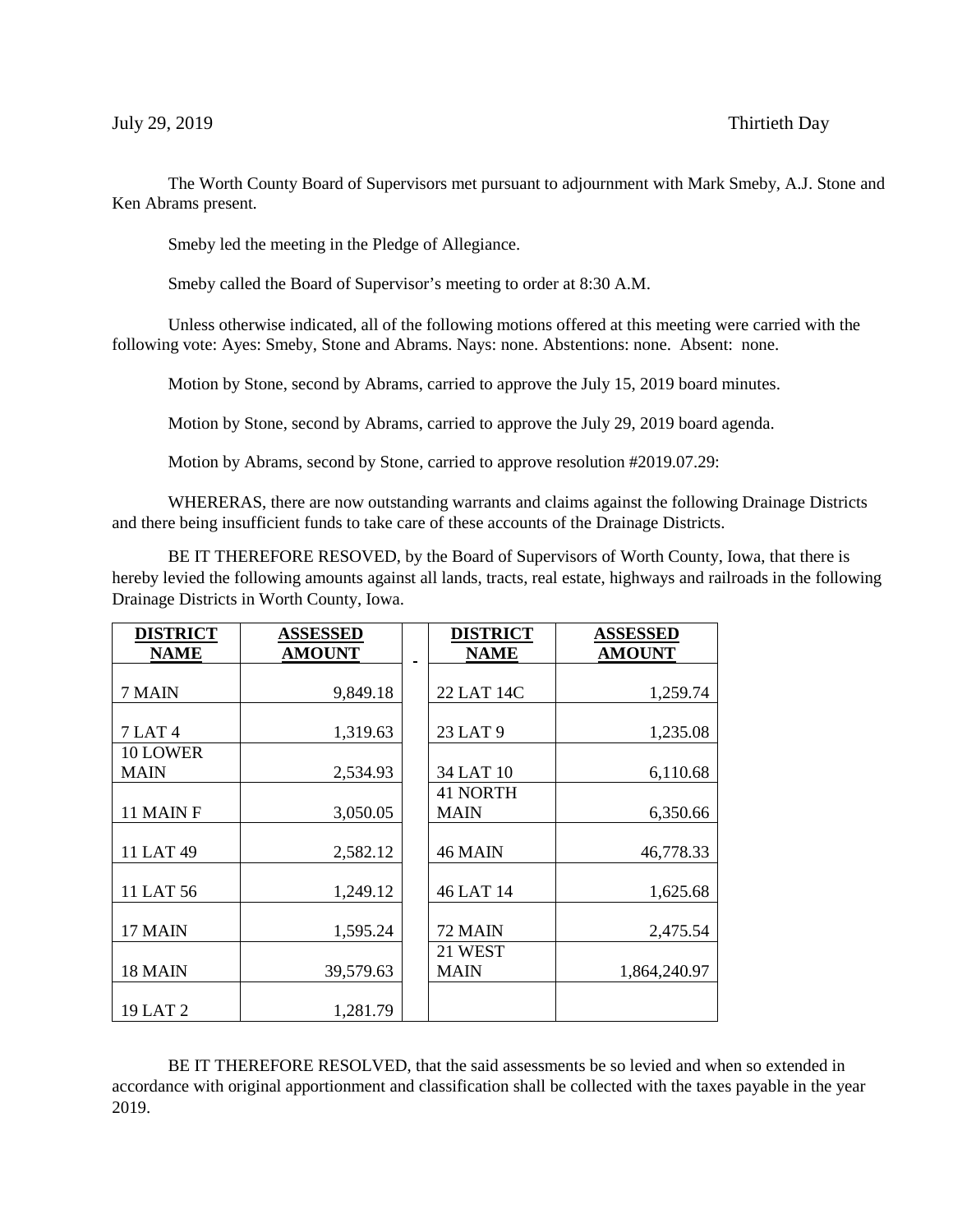BE IT THEREFORE RESOLVED that a payment option is allowed for landowners who have a parcel amount due in excess of \$500. Said payment plan can be discussed by contacting the Worth County Auditor within 30 days of receipt of tax statement.

## Mark Smeby, Chairperson

## ATTEST: Dedra Harris, Clerk

Motion by Stone, second by Abrams, carried to approve drainage claims in the amount of \$3,599.18 as per the following schedule:

| Bolton & Menk Inc.   | DD#2 Main    | Reclassification           | \$2,484.00 |
|----------------------|--------------|----------------------------|------------|
| Chad Nelson          | DD#21 W Main | <b>Commissioner Duties</b> | \$50.00    |
| Donald Pangburn      | DD#21 W Main | <b>Commissioner Duties</b> | \$50.00    |
| <b>Brian Tweeten</b> | DD#21 W Main | Seeding                    | \$167.50   |
| Popp Farm Drainage   | DD#22/Lat 4  | Tile Repair                | \$847.68   |
|                      |              | <b>Grand Total</b>         | \$3,599.18 |

Motion by Abrams, second by Stone, carried to approve the following claims in the amount of \$266,925.51, as per the following schedule:

| AT & T                            | Service-911        | 38.90     |
|-----------------------------------|--------------------|-----------|
| Agvantage Fs Inc                  | Fuel-Eng           | 6,707.27  |
| <b>Alliant Energy</b>             | Service-Soc        | 488.56    |
| Ameripride Services Inc           | Service-Eng        | 265.38    |
| <b>Austin Office Products</b>     | Supplies-Shf       | 107.37    |
| Badker Plumbing & Heating Inc     | Service-Eng        | 582.84    |
| Bargen Inc                        | Service-Eng        | 46,643.09 |
| <b>Bmc Aggregates Llc</b>         | Rock-Eng           | 83.08     |
| <b>Bob Barker Company Inc</b>     | Supplies-Shf       | 94.71     |
| <b>Brian Lund</b>                 | Mileage-Gsr        | 74.82     |
| C J Cooper & Associates Inc       | Service-Eng        | 35.00     |
| <b>Carquest Auto Parts Inc</b>    | Supplies-Con       | 188.26    |
| <b>Centec Cast Metal Products</b> | Supplies-Vaf       | 601.77    |
| Central Ia Tourism Region         | Dues-Ndp           | 400.00    |
| Centurylink                       | Service-911        | 346.48    |
| <b>Certified Laboratories</b>     | Fuel-Eng           | 405.30    |
| Chosen Valley Testing, Inc.       | Service-Ndp        | 5,350.00  |
| Christopher L Hagen               | Meeting-Plz        | 27.84     |
| <b>Cintas Corporation</b>         | Service-Eng        | 550.46    |
| City Of Fertile                   | Service-Eng        | 79.76     |
| <b>Compass Minerals</b>           | Supplies-Eng       | 54,395.55 |
| <b>Culligan Of Mason City</b>     | Service-Con        | 51.90     |
| $D & L$ Equipment                 | Service-Con        | 420.66    |
| Dana Thomas                       | Meeting-Plz        | 15.08     |
| <b>Edie Prazak</b>                | Mileage-Phd        | 151.00    |
| <b>Electronic Engineering</b>     | Service-Shf        | 6,148.00  |
| Falkstone Llc                     | Rock-Eng           | 11,336.93 |
| Fallgatter's Market Inc           | Supplies-Shf       | 1,462.76  |
| Gloria Helgeson                   | Refund-Con         | 80.00     |
| <b>Grafton Cemetery Assn</b>      | Care Of Graves-Vaf | 404.00    |
| <b>Healthworks</b>                | Service-Tra        | 21.00     |
| Heartland Asphalt Inc             | Supplies-Eng       | 1,670.76  |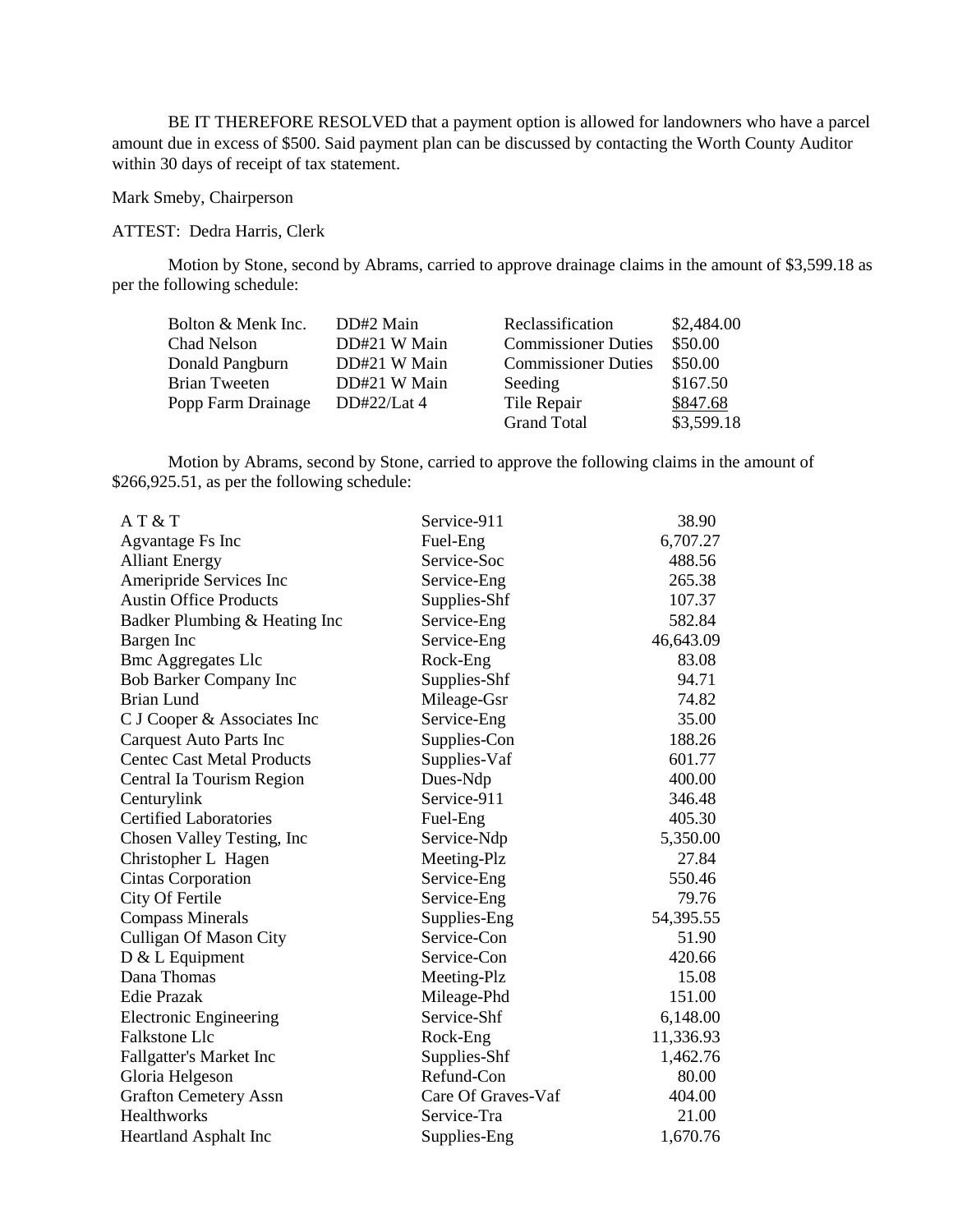| <b>Heartland Power Coop</b>             | Service-Wwt         | 2,743.88  |
|-----------------------------------------|---------------------|-----------|
| <b>Hotsy Equipment</b>                  | Supplies-Shf        | 77.50     |
| Hp Inc                                  | Supplies-Dap        | 10,732.50 |
| Huber Supply Co Inc                     | Supplies-Eng        | 44.72     |
| Ia Dept Of Natural Resources            | Service-San         | 75.00     |
| Ia Division Of Labor Service            | Service-Gsr         | 40.00     |
| Ia Law Enforcement Academy              | Edu-Shf             | 900.00    |
| Icap                                    | Prem-Ema            | 2,383.53  |
| <b>Iowa Land Records</b>                | Edu-Rec             | 75.00     |
| Ip Pathways                             | Service-Dap         | 640.40    |
| Ipac                                    | Fy20 Fee-Aud        | 3,673.04  |
| <b>Isac</b>                             | Fy20 Dues-Org       | 6,275.00  |
| Itsavvy Llc                             | Supplies-Dap        | 320.00    |
| J & J Machining Welding & Fabricating   | Supplies-Eng        | 452.06    |
| <b>J&amp;L Autobody And Customs Llc</b> | Service-Shf         | 180.00    |
| Jeff Gorball                            | Meeting-Plz         | 6.96      |
| Jessica Reyerson                        | Mileage-Phd         | 128.00    |
| Jill Schutz                             | Mileage-Phd         | 1.90      |
| Jim Meland                              | Service-Con         | 500.00    |
| Joe's Collision & Performance Inc       | Service-Shf         | 66.83     |
| Kelly Hardware                          | Supplies-Con        | 242.64    |
| <b>Kenneth Abrams</b>                   | Mileage-Sup         | 1,226.13  |
| Kibble Equipment Llc                    | Parts-Eng           | 102.49    |
| <b>Knudtson Automotive Service</b>      | Service-Shf         | 45.70     |
| L R Falk Const Co                       | Rock-Eng            | 12,262.63 |
| Larsen Plumbing & Heating Inc           | Service-Gsr         | 120.00    |
| <b>Lawson Products Inc</b>              | Parts-Eng           | 703.92    |
| Lexisnexis                              | Service-Aty         | 167.00    |
| Manly Fire Dept                         | <b>Training-Ems</b> | 4,576.18  |
| <b>Manly Junction Signal</b>            | Service-Sup         | 417.60    |
| Marco Technologies Llc                  | Service-Dap & Asr   | 550.72    |
| Mark's Tractor Inc                      | Parts-Eng           | 943.32    |
| Martin Marietta Materials Inc           | Rock-Eng            | 1,012.66  |
| Mason City Honda                        | Supplies-Ema        | 975.00    |
| Meghan Rydstrom                         | Mileage-Phd         | 119.00    |
| Metal Culverts Inc                      | Supplies-Eng        | 11,208.00 |
| Midwest Wheel Companies Inc             | Parts-Eng           | 70.14     |
| Nartec Inc                              | Supplies-Shf        | 187.50    |
| <b>Nelson Family Trust</b>              | Rent-Shf            | 300.00    |
| Niacog                                  | Dues-Tra            | 14,533.78 |
| Northland Securities Inc                | Service-Ndp         | 1,750.00  |
| Northwood Anchor Inc                    | Service-Sup & Aud   | 814.54    |
| Northwood Dental Associates             | Service-Shf         | 279.00    |
| Nsb Bank                                | Ach-Dap             | 218.55    |
| Pria                                    | Fees-Rec            | 60.00     |
| Reinhart Food Service Llc               | Supplies-Shf        | 747.01    |
| <b>Reserve Account</b>                  | Postage-Trs         | 3,500.00  |
| Shana Butler                            | Mileage-Phd         | 10.45     |
| Softree Technical Systems Inc.          | Service-Eng         | 3,475.00  |
| <b>Special Agent James Thiele</b>       | Service-Aty         | 45.55     |
| <b>Staples Credit Plan</b>              | Supplies-Phd        | 91.59     |
| <b>State Hygienic Laboratory</b>        | Service-San         | 330.00    |
| The Schneider Corporation               | Service-Dap         | 900.00    |
|                                         |                     |           |